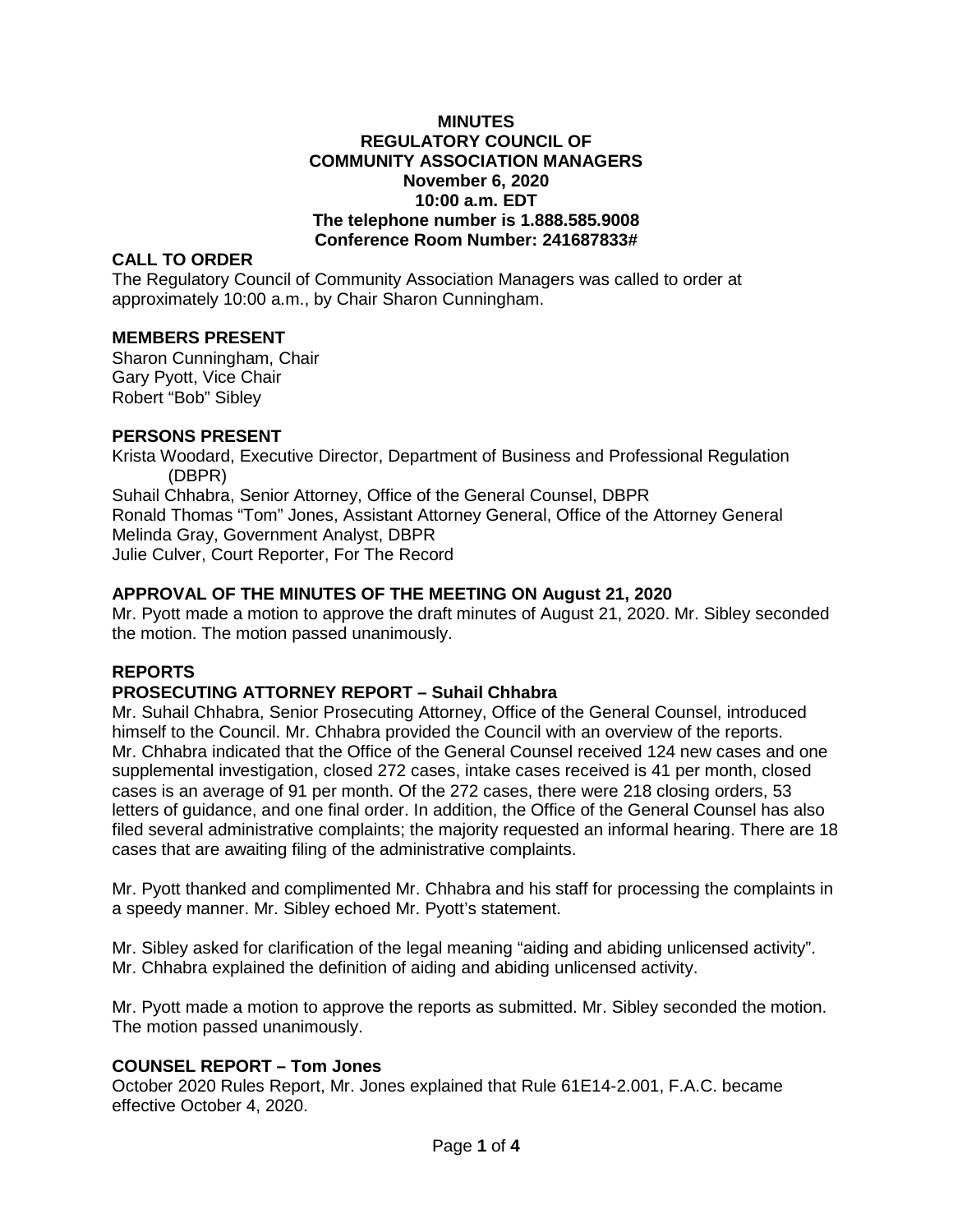Rule 61E14-1.001, F.A.C. is currently in the rulemaking process. It was noticed on October 21, 2020 for adoption.

# **2020 DBPR Comprehensive Rules Review**

**Rule 61E14-3.002, F.A.C**.

Mr. Jones requested that the Council repeal Rule 61E14-3.002, F.A.C. because it is no longer necessary.

Mr. Pyott made a motion to approve the repeal of this rule. Mr. Sibley seconded the motion. The motion passed unanimously.

Mr. Jones asked the Council if this repeal have an adverse impact on small businesses. Will the repeal have an adverse impact on small business? Will the repeal be likely to directly or indirectly increase regulatory costs in excess of \$200,000? Mr. Jones asked the Council if a violation of the repeal be a minor violation if it does not result in economic or physical harm to a person or adversely affect the public health, safety, or welfare or create a significant threat of such harm. Should this repeal, or any part of this repeal, be designated a minor violation? Mr. Pyott made a motion that this repeal does not have an adverse impact on small businesses, would not directly or indirectly have regulatory costs, and would not constitute a minor violation. Mr. Sibley seconded the motion. The motion passed unanimously.

Mr. Jones stated that he would move forward on the rulemaking process related to Rule 61E14- 3.002, F.A.C.

# **Joint Administrative Procedures Committee**

The Council reviewed and addressed Rule 61E14-1.001, F.A.C. The Council reviewed the Modified Proposed Rule 61E14-1.001, F.A.C. as outlined below.

# MODIFIED PROPOSED RULE:

61E14-1.001 Prelicensure Education Requirements.

(1) All community association manager applicants must satisfactorily complete a minimum of 16 in-person classroom hours of elassroom instruction of 50 minutes each within 12 months prior to the date of examination. No applicant shall be allowed to take the licensure examination unless the applicant provides documentation of completion of the requisite prelicensure education. Each contact hour shall consist of at least 50 minutes of classroom instruction.

(2) No Change.

(3) Classroom instruction In-person classroom hours of instruction means that required hours must be in person or from interactive, real-time courses. An interactive, real-time course may be a web-based, satellite-transmitted, telephone or video conference, or online instruction program that allows or requires the applicant to interact in real-time, including live chat, with the instructor during the presentation of the program or in a question and answer session upon completion of the program. Applicants who can document to the Council that they suffer from a disability or hardship shall be permitted to complete prelicensure education by either correspondence or on-line courses. Such documentation must be received and approved by the Council prior to enrolling and completing any correspondence or on-line prelicensure courses.

(a) The following shall constitute acceptable "hardships" as used in this rule:

1. The applicant's residence is more than 70 miles from the nearest physical location where prelicensure education is taught.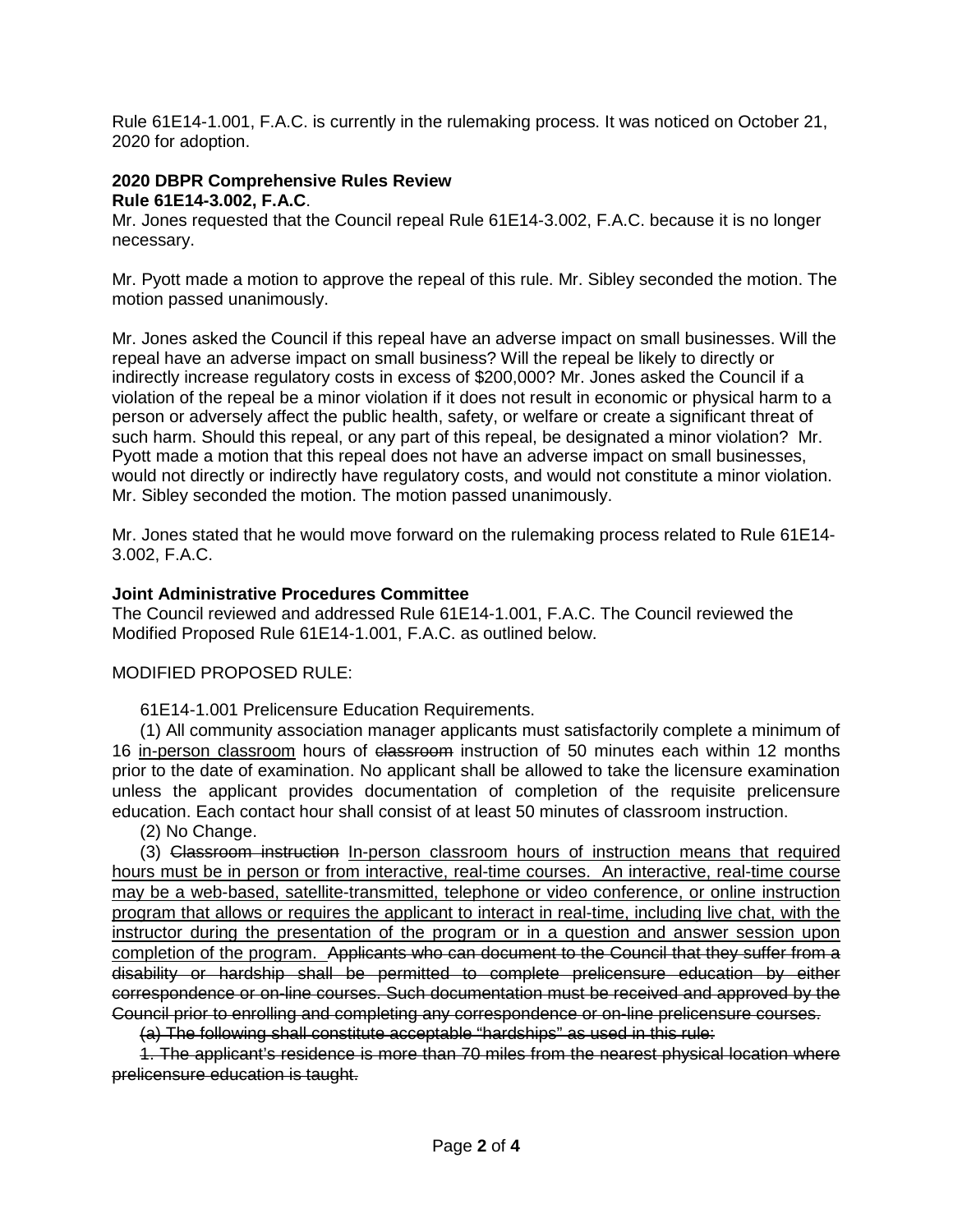2. Providers are not offering any in-person prelicensure education courses within the twelve months preceding the next available examination.

(b) "Disability" as used in this rule shall mean a physical or mental impairment that substantially limits one or more of the major life activities of the applicant which would preclude the applicant from attending in-person prelicensure courses.

*Rulemaking Authority 468.4315(2), 468.433(2)(d) FS. Law Implemented 468.433(2)(d) FS. History–New 1-3-01, Formerly 61-20.5011, Amended 8-15-19.*

Mr. Pyott made a motion to approve the modified proposed language for Rule 61E14-1.001, (1) and Rule 61E14-1.001(3), F.A.C. as presented to the Council. Mr. Sibley seconded the motion. The motion passed unanimously.

Mr. Jones asked the Council if the proposed rule have an adverse impact on small businesses. Will the proposed rule have an adverse impact on small business? Will the proposed rule be likely to directly or indirectly increase regulatory costs in excess of \$200,000? Mr. Jones asked the Council if a violation of the proposed rule be a minor violation if it does not result in economic or physical harm to a person or adversely affect the public health, safety, or welfare or create a significant threat of such harm. Should this rule, or any part of this rule, be designated a minor violation? Mr. Pyott made a motion that this proposed rule does not have an adverse impact on small businesses, would not directly or indirectly have regulatory costs, and would not constitute a minor violation. Mr. Sibley seconded the motion. The motion passed unanimously.

## **EXECUTIVE DIRECTOR REPORT – Krista Woodard Continuing Education Courses - Ratification List**

The Ratification List of continuing education courses was provided to the Council for their review and approval. Mr. Pyott moved to approve the Ratification List as submitted. Mr. Sibley seconded the motion. The motion passed unanimously.

Mr. Sibley complimented the Continuing Education Providers for their courses about dealing with difficult people.

# **Future Meeting Dates**

February 26, 2021 – Conference Call May 21, 2021 – Conference Call August 6, 2021 – Conference Call November 5, 2021 (Location to be determined)

# **OLD BUSINESS**

Mr. Sibley mentioned to the Financial Report submitted at the last meeting. Ms. Woodard explained that she does not have access to Financial Report at this time.

Mr. Sibley mentioned the Hot Topics on the Department's website and would like to see more current topics.

## **NEW BUSINESS**

There was no new business to come before the Council at this time.

## **PUBLIC COMMENT**

There was no public comment.